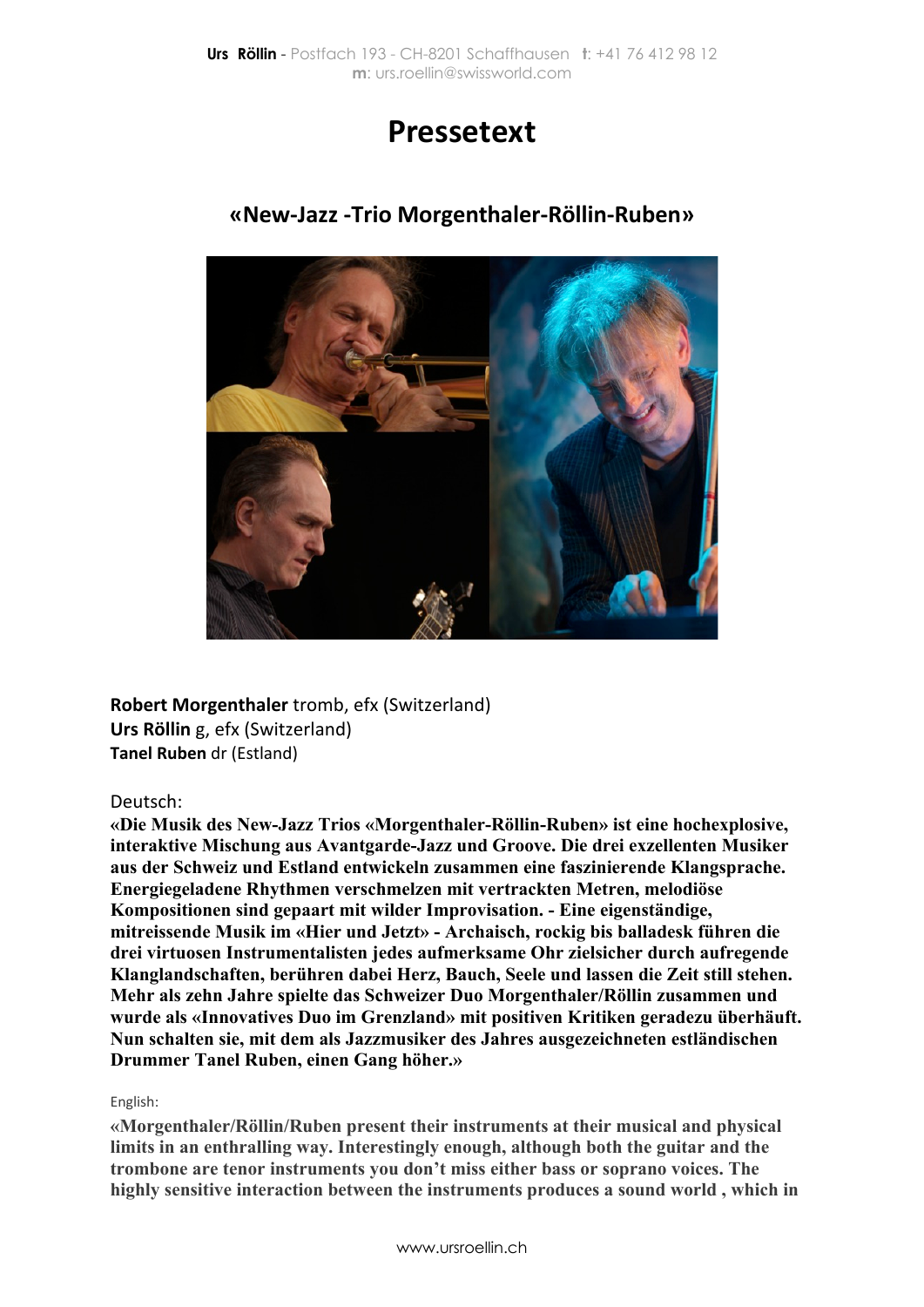**this intensiveness is seldom heard. Sometimes the sounds are so radically changed by electronic effects and so expertly interweaved that it's almost impossible to make out the original sound that was produced. It is however impossible to overlook the playing backgrounds and musical cultures that the two flexible musicians, which have played together for more than 10 years together in the quartet "unart 0.4" have in their blood. Sometimes a traditional song appears or it will be completely improvised. This effortless "Instant composing" and the element of surprise are evident features of their music. It leads to an intelligent and heartfelt music, that touches the soul with a lot of charm, putting the listener under it's spell with it's groovy and spontaneous passages.»**

*«Tanel Ruben has become one of Estonia's most influential and famous jazz drummers known as an extremely active and versatile musician»*

# **Morgenthaler-Röllin-Ruben «MISTER Z»**

### **Die neue und erste CD des Trios «Mister Z» ist am 6. September 2019 auf Volker Duecks Label «Between the Lines» erschienen und wird im Januar 2020 auf einer Tour live vorgestellt.**

Label Koordinaten: https://challengerecords.com/catalogue/1182864285/ Spotify: https://open.spotify.com/album/3E7bN5JlJm1Fxk4ZsvoOC0?si=5rfiYrI0RXaXdV44zenvxQ Soundcloud: https://soundcloud.com/boneman-3



#### **between**the**lines**

Produced by Urs Röllin and Robert Morgenthaler Executive production: Volker Dueck, Between the Lines Records www.doublemoon.de Recorded: July 2 - 4, 2018 by Peeter Salmela, Tallin Track 6\* and 7\* by Christop Stickel at Loft Studios, Köln Mastered by Christoph Stickel CS Mastering Wienna Photos by Anna Markova and Nicolas Juraubek Design preproduction: Urs Sägesser scoop-production.ch Design by Juan Carlos Villarroël & Natasja Wallenburg, www.newartsint.com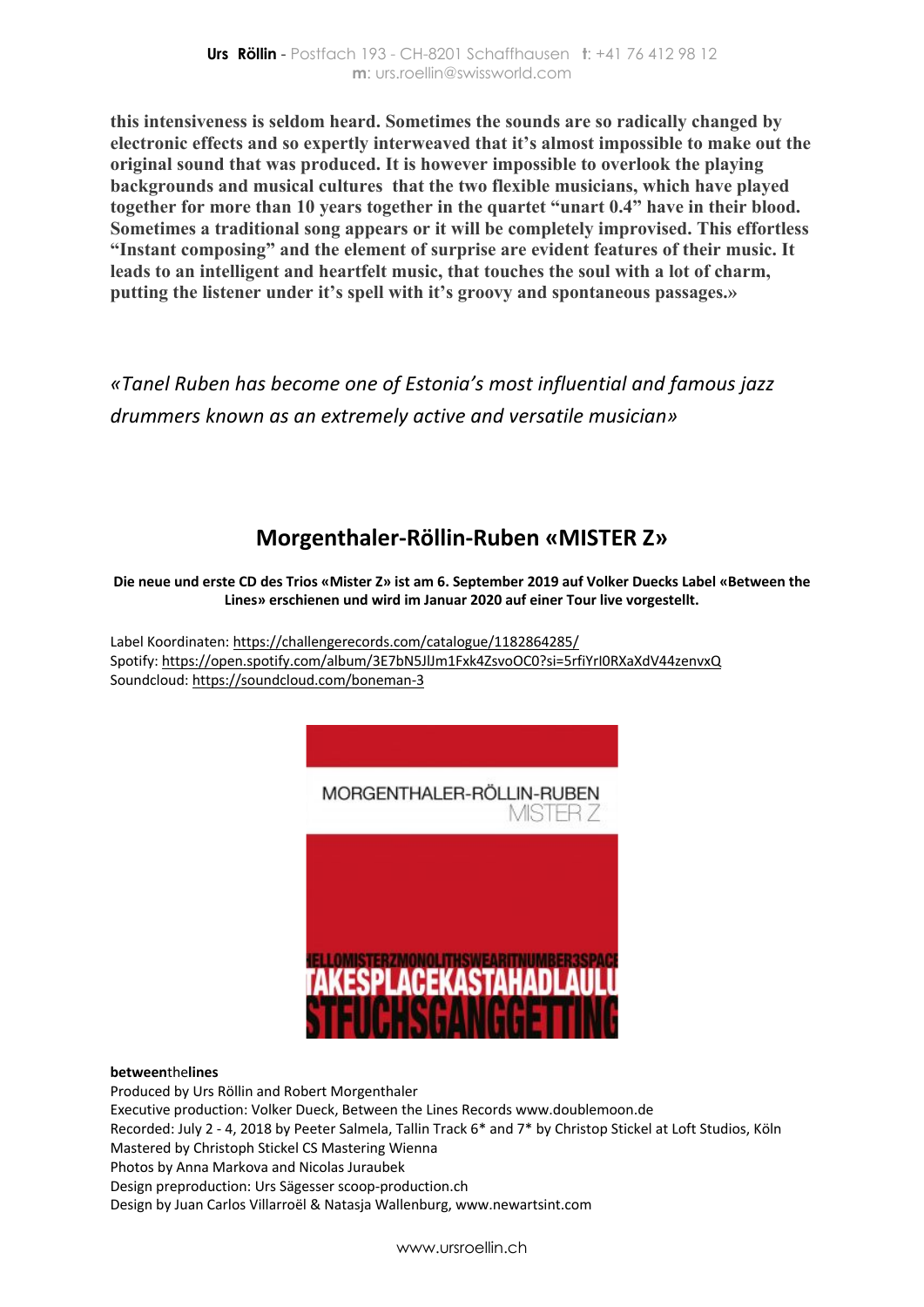# **Pressetext CD «Mister Z» in Deutsch und Englisch**

#### English:

Actually, it's not too much of a mystery. Behind the mystical project name "Mister Z" is no one no less than Frank Zappa, the grandmaster of musical fusion, with whom many impossible elements could be combined to form an astonishingly coherent whole. Didn't he also write the legendary phrase, which people still like to use today, that jazz wasn't dead, but would only smell a little funny?

Meanwhile, there are a number of bands whose jazz interpretation does not stink at all, but come without a musty, mushy after-taste. The trio, formed by Swiss trombonist Robert Morgenthaler and his permanent partner, guitarist Urs Röllin, with drummer Tanel Ruben from Estonia, is undoubtedly one of them. The three recorded an album in the spirit of the idol who died in 1993, in which they flowed "mind open" through nine lively songs and managed to transfer their fun one to one to those listeners who are eager for an alternative to music consumption dominated by playlists.

"Zappa did not allow his creativity to be prevented by any pigeonholes, confronted the concentrate from one music world with another and challenged our listening behavior like no one in his time," Morgenthaler said as an ardent fan of the music wizard from Baltimore. Of course, one cannot study this Zappa-like approach or learn it through intensive rehearsals; one simply has to feel it. And also be a little bit of Zappa yourself, a musician who always keeps track of all the sounds, rhythms and styles flying around. Morgenthaler, Röllin and Ruben deliberately take their tools to musical and physical limits, creating a highly intense sound world open to all sides. Such a thing may only succeed with an unorthodox cast like this: no bass, but instead trombone and guitar, two tenor-loaded instruments. "The challenge was," Morgenthaler explains, "to design the pieces in such a way that no one misses a bass, that the guitar or trombone handles this task." The percussion acts as a connecting link as well as a groove keeper.

There is no doubt that Robert Morgenthaler and Urs Röllin, who have been moving almost synchronously in the vast field of congenital improvisation for more than ten years, need a great deal of primal trust. The fact that Tanel Ruben, whom the Swiss met at Jazzahead in Bremen, was able to penetrate relatively smoothly into this familiar male friendship was because Morgenthaler and Röllin spontaneously saw "a blood brother" in him. The exchange of cultures has played into their cards every second, the trombonist says, "because our music lives from just that." Familiarity serves as a safety net, and the developing security takes the triumvirate into new, strange regions.

And the risk is rewarded. Known and unknown merge in titles such as ""The Monolith", "Swear It", "Fuchsgang", "Getting Closer", "Smooth", "Space Takes Place", "Number 3" and Ruben's composition "Kas Tahad Ma Jutustan Laulust" into an exciting construct of notes, pulsating beats and pauses. The individual pieces form the blank for the subsequent improvisation, in which, although filigree and disciplined, they are free of restrictions in every respect. Robert Morgenthaler: "We use different playing concepts, from noise to sound, from free pulse to groove, from silence to fullness." The trombonist emphasizes that every member of the band is free to "rock off" or add a layer of dreamlike sound.

How does that sound? Like uninterrupted surprises, mischievous ideas, unusual alliances, extreme fun and a fresh start into the familiar. And contemporary jazz, as fresh as a mountain stream flowing through a forest full of pines. You can bet on it: Zappa would have liked "Mister Z". And he's not the only one.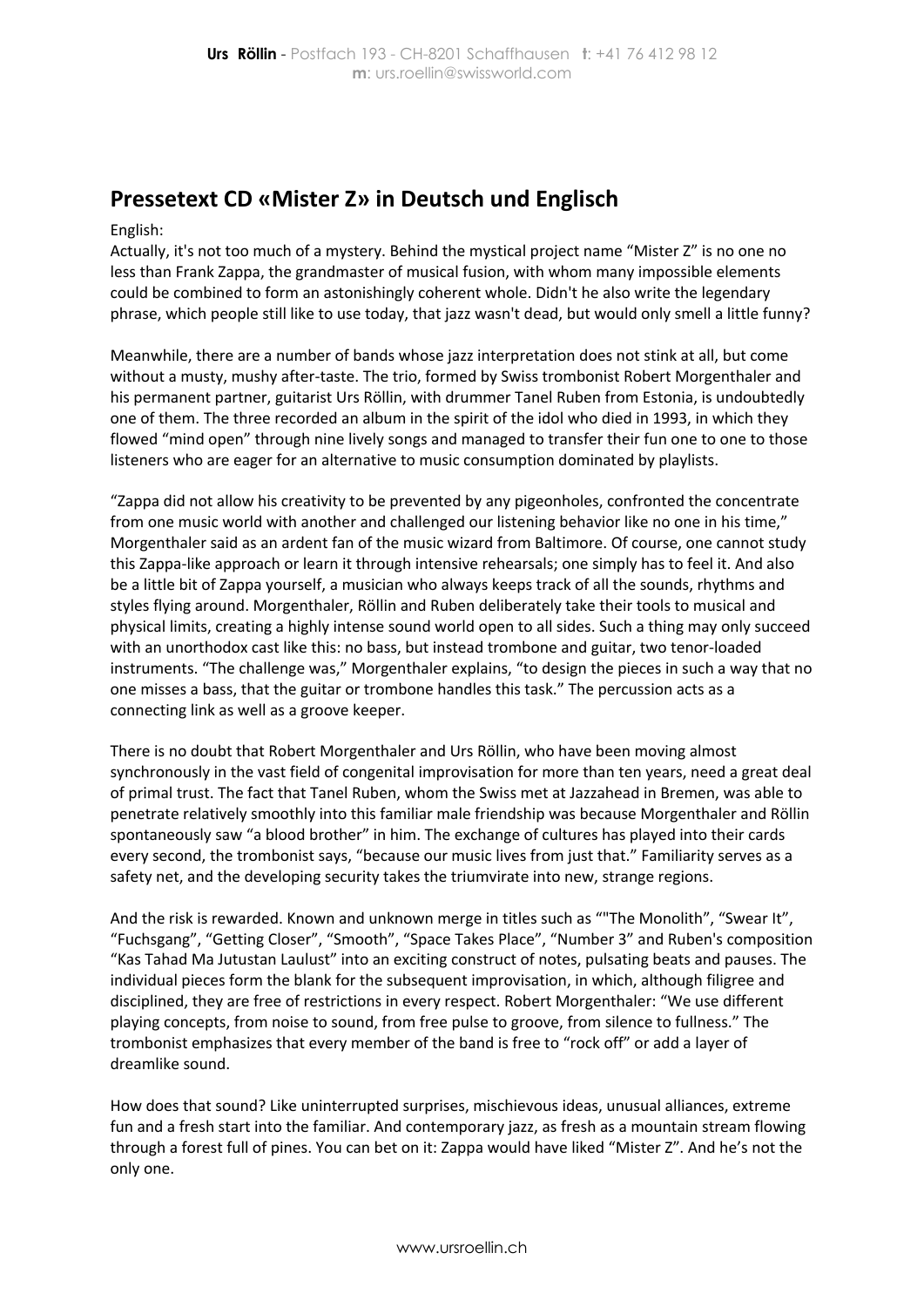Deutsch:

Eigentlich ist es kein allzu schweres Rätsel. Hinter dem mystischen Projektnamen "Mister Z" verbirgt sich nämlich kein Geringerer als Frank Zappa, der Großmeister der musikalischen Kernfusion, mit der viele unmögliche Elemente zu einem verblüffend stimmigen Ganzen zusammengeführt werden konnten. Stammte von ihm nicht auch jener bis heute gerne verwendete, legendäre Satz, dass der Jazz nicht etwa tot sei, sondern nur ein bisschen komisch riechen würde?

Mittlerweile gibt es eine Reihe von Formationen, deren Jazz-Auffassung keineswegs stinkt, sondern ohne muffelig-modrigen Beigeschmack daherkommt. Das Trio, das der Schweizer Posaunist Robert Morgenthaler und sein Dauerpartner, der Gitarrist Urs Röllin, mit dem Schlagzeuger Tanel Ruben aus Estland bilden, gehört ohne Zweifel dazu. Die drei haben ein Album im Geiste des 1993 verstorbenen Idols aufgenommen, in dem sie "mind open" durch neun quicklebendige Titel stromern und es dabei schaffen, ihren Spaß auch eins zu eins auf jene Hörer zu übertragen, die nach einer Alternative zum von Playlisten dominierten Musikkonsum lechzen.

"Zappa ließ sich von keinen Schubladen an seiner Kreativität hindern, stellte das Konzentrat aus der einen Musikwelt einer anderen entgegen und forderte unser Hörverhalten heraus wie niemand in seiner Zeit", outet sich Morgenthaler als glühender Fan des Klanggenies aus Baltimore. Man kann diese zappaeske Herangehensweise freilich nicht studieren oder durch intensive Proben erlernen; man muss sie einfach spüren. Und auch selbst ein bisschen Zappa sein, ein Musikus, der in allen umherfliegenden Sounds, Rhythmen und Stilen stets den Überblick behält. Morgenthaler, Röllin und Ruben führen ihre Arbeitsgeräte ganz bewusst an musikalische und physische Grenzen und erzeugen so eine hochintensive Klangwelt, die sich nach allen Seiten hin öffnet. So etwas gelingt womöglich nur mit einer unorthodoxen Besetzung wie dieser: Kein Bass, stattdessen Posaune und Gitarre, zwei tenorlastige Instrumente. "Die Herausforderung bestand darin", erklärt Morgenthaler, "die Stücke so zu konzipieren, dass niemand einen Bass vermisst, dass die Gitarre oder die Posaune diese Aufgabe übernehmen." Als Bindeglied sowie als Groovekeeper fungiert das Schlagzeug.

Dazu braucht es jede Menge Urvertrauen, das zwischen Robert Morgenthaler und Urs Röllin, die sich seit gut zehn Jahren nahezu synchron auf dem weiten Feld der kongenialen Improvisation bewegen, zweifelsohne besteht. Dass Tanel Ruben, den die Schweizer bei der Jazzahead in Bremen kennenlernten, relativ bruchlos in diese vertraute Männerfreundschaft eindringen konnte, lag daran, dass Morgenthaler und Röllin in ihm spontan "einen Blutsbruder" sahen. Der Austausch der Kulturen habe ihnen zu jeder Sekunde in die Karten gespielt, sagt der Posaunist, "weil unsere Musik genau das lebt." Vertrautheit dient dabei als Fangnetz, die sich entwickelnde Sicherheit führt das Dreigestirn in neue, fremdartige Territorien.

Und das Risiko wird belohnt. Bekanntes und Unbekanntes fließen in Titeln wie "The Monolith", "Swear It", "Fuchsgang", "Getting Closer", "Smooth", "Space Takes Place", "Number 3" oder Rubens Komposition "Kas Tahad Ma Jutustan Laulust" zu einem spannenden Konstrukt aus Noten, pulsierenden Beats und Pausen zusammen. Die einzelnen Stücke bilden den Rohling für die darauffolgende Improvisation, bei der zwar filigran und diszipliniert, aber in jeder Hinsicht vogelfrei zugeht. Robert Morgenthaler: "Dabei bedienen wir uns verschiedener Spielkonzepte, vom Geräusch zum Klang, vom freien Puls zum Groove, von der Stille zur Fülle." Dabei, so betont der Posaunist, stehe es jedem Bandmitglied frei, ob es einfach nur "abrocken" oder ein verträumtes Klanggebilde aufschichten will.

Wie das klingt? Nach pausenlosen Überraschungen, nach lausbübischen Ideen, nach ungewöhnlichen Allianzen, nach extremem Spaß sowie einem Neuanfang im Gewohnten. Und nach zeitgenössischem Jazz, so frisch wie ein Gebirgsbach duftet, der durch einen Wald voller Kiefern fließt. Jede Wette: Zappa hätte "Mister Z" gefallen. Und nicht nur ihm.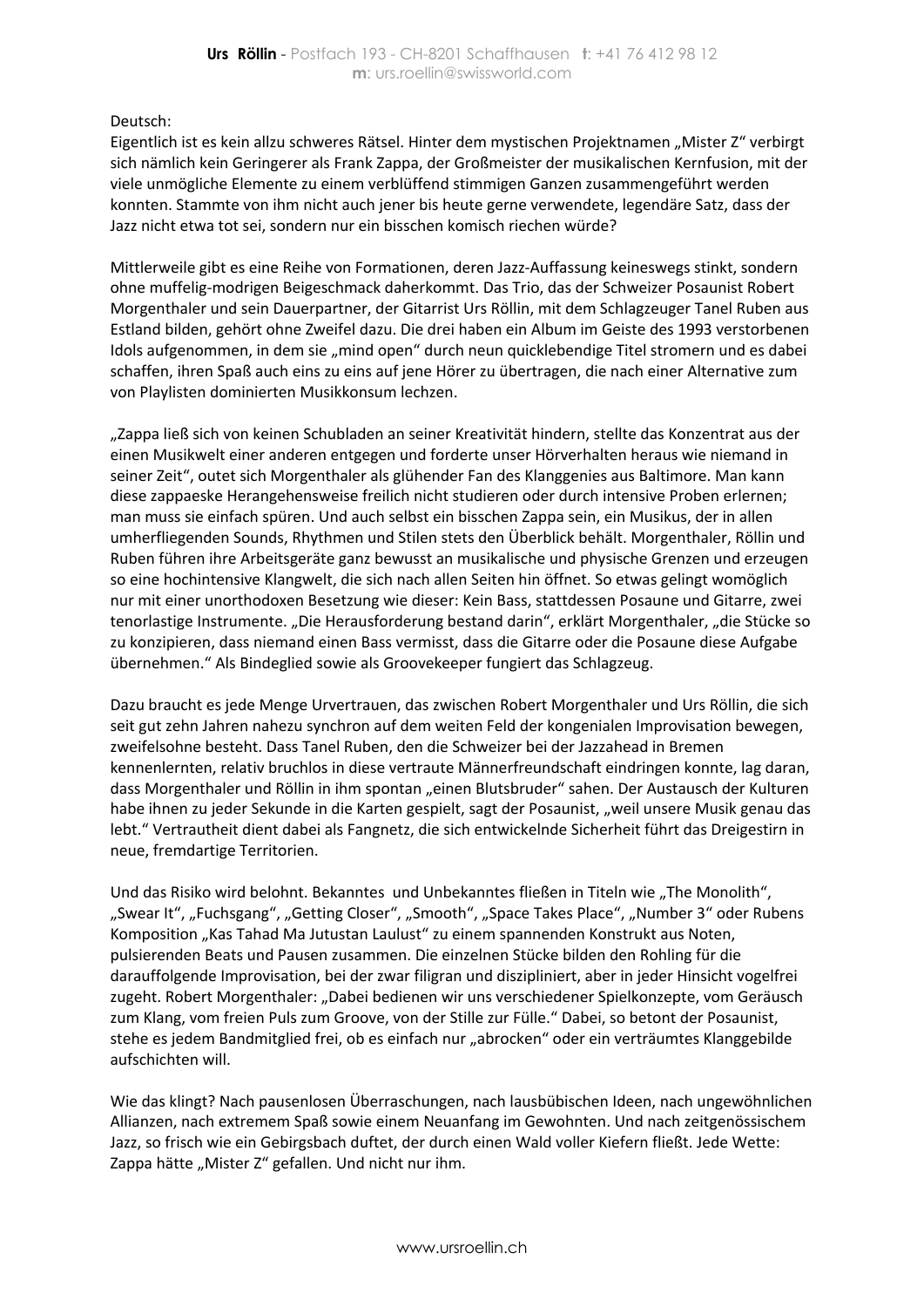## **Kurzbiographien:**

#### **Morgenthaler-Röllin**

Das hoch sensibilisierte Zusammenspiel der beiden Musiker lässt Melodie und Sound in selten gehörter Intensität und Souveränität miteinander kommunizieren. Manchmal werden die Klänge der Instrumente durch elektronische Effekte dermassen aufgelöst, dass der Ursprung nur schwer auszumachen ist und sie ineinander verschmelzen. Mal taucht ein formal traditionell gedachtes Lied auf oder es wird ganz improvisiert. Es fasziniert die Leichtigkeit, mit welcher die beiden den Prozess des " im Moment komponieren" heranführen und ihn hörbar machen. Das Überraschungsmoment ist hoch. Eine fordernde und herzliche Musik, die mit viel Charme die Seele berührt, groovig unter die Haut geht, mit Witz, Eleganz und Leidenschaft Hörerinnen und Hörer in den Bann zieht.

Alfred Wüger beschreibt die Musik von Morgenthaler-Röllin im Jazz-Magazin Jazz'n'More wie folgt: «Durch ihren eigenwilligen Einsatz von Loop-Effekten erweitern sie, beides hervorragende Instrumentalisten, den Duo-Sound, definieren ihn neu und machen die Musik zu einem ebenso intellektuellen wie sinnlichen Abenteuer»

#### **Robert Morgenthaler Posaune, Effekts, Komposition (**www.ethnomics.ch)

studierte am Konservatorium Zürich und an der Swiss Jazz School Bern.

• Seit 1979 Dozent an der Hochschule für Musik und Theater in Bern und an der Musikhochschule Luzern.

• Verschiedene Radio-, TV- und CD-Produktionen. Morgenthaler spielt(e) u.a. mit Bill Coleman, Lee Konitz, Hannibal Marvin Peterson, Kenny Wheeler, Carla Bley, Victor Lewis, Steve Swallow, Bob Stewart, Joe Haider, Mel Lewis, Robin Eubanks, Michel Godard, Günter Schuller, Jean-Paul Bourelly, Hans Kennel, Mark Huber, Günter "Baby" Sommer, Yves Robert.

• 1994 Gründung von "Roots of Communication" (mit Jean-Jacques Pedretti und Lucas Niggli). An der Weltausstellung 2000 in Hannover im Schweizer Pavillon (Klangkörper) des Architekten Peter Zumthor Solist in der von Daniel Ott konzipierten Musik.

• 2001 Auftritte mit dem deutschen Schriftsteller und Nobelpreisträger Günter Grass mit dem Pro¬jekt "Novemberland". 2002 Kompositionsauftrag für die Eröffnung der Expo.02 in Murten mit "Roots of Communication" und Erika Stucky.

• Seit 1997 wiederholt vom Magazin "Jazz" (heute "Jazz'n'More") zum Posaunisten des Jahres gewählt.

#### **Urs Röllin Gitarre, Effekts, Komposition** (www.ursroellin.ch)

Studium an der Jazzschule Luzern und am GIT Los Angeles u. a. bei Christy Doran, Harry Pepl, Joe Diorio, Scott Henderson, Les Wise.

- Lehrauftrag seit 1990 an der Hochschule Luzern Jazz Gitarre/Pädagogik
- Begründer und Organisator des Schaffhauser Jazzfestivals, die Werkschau des Schweizer Jazz.
- Mit seiner Free-Rock Formation Dead Zone (1991-95) (Jan Schlegel, Bruno Amstad, Oliver Schmied) spielte er international u.a. am Steyrischen Herbst in Graz, Schaffhauser Jazzfestival.
- 1998 gründete er das Quartett "unart 4.0". (Ewald Hüegle, Dieter Ulrich, Robert Morgenthaler)
- Im Herbst 99 künstlerischer Leiter des Orchesterprojekts mit Lawrence D. "Butch" Morris und Koch/Schütz/Studer anlässlich der IBK (Internationale Bodensee Konferenz) Künstlerbegegnung 99 in Schaffhausen.
- 2000 Orchesterprojekt für Schaffhausen 500 (Kompositionsauftrag)
- 2001 Orchesterprojekt für die Expo 01 (Kompositionsauftrag)
- Seit 2006 monatliche Atelierkonzertreihe mit vielen MusikerInnen. u.a. Irène Schweizer, Barry Guy, Hämi
- Hämmerli, Kornelia Bruggmann, Peter Schärli, Christian Weber, Martin Birnstil, Lionel Friedli etc.
- 2006 Gründung des Duos mit Robert Morgenthaler und div. Konzerte in der Schweiz